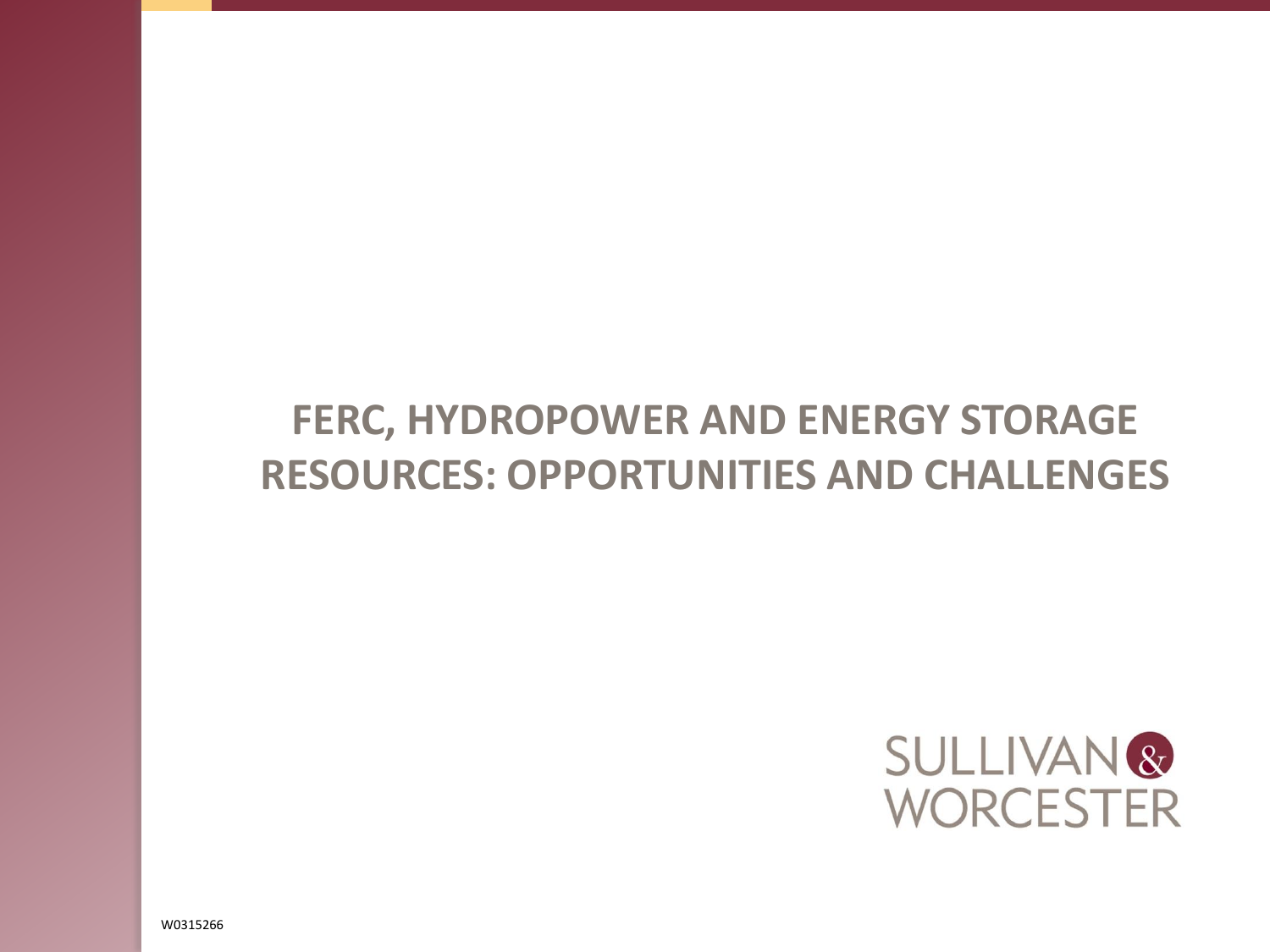#### **UNDERSTANDING CONCEPT FRAMEWORK**

- <span id="page-1-0"></span>• FERC regulates interstate transactions; FERC jurisdiction extends to energy storage generators interconnected to transmission system at higher voltages; generally 115 kv and above
- State entities such as Public Utility Commissions ("PUCs") regulate utility management, operations, electricity rate structures, and capacity acquisition within their State's jurisdiction. Applicable to energy storage generators interconnected at lower voltages, generally 69 kv and below
- In some regions, Independent System Operators ("ISOs") provide oversight of transmission and generation. This multi-level oversight impacts the growth of the storage industry because policies can create or inhibit market opportunities for electricity storage and may determine how, and if, they will be compensated.

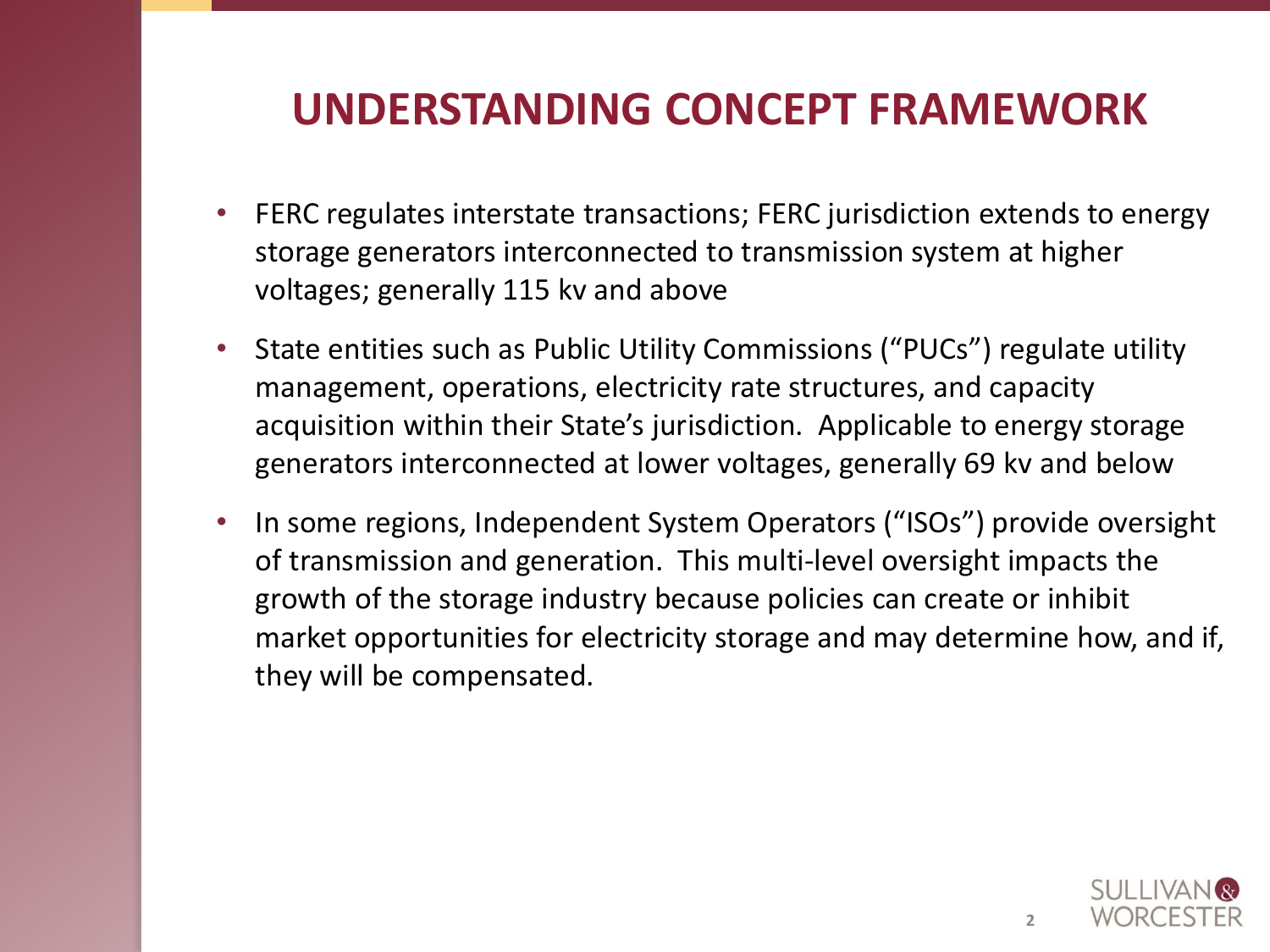#### **BENEFITS OF ENERGY STORAGE**

- Energy storage is "Dispatchable"
	- Advanced energy storage resources are capable of dispatching electricity within seconds
	- Do not produce direct air emissions so do not have to complete significant modifications to comply with air quality standards
	- $\blacksquare$  Permitting process is simpler than more complex infrastructure projects and construction timelines are considerably reduced
	- Advanced energy storage projects require a much smaller footprint than conventional power plants and can be easily added to local areas to provide grid stability, eliminating the need for new gas-fired or transmission to solve these local reliability needs.
- Energy storage can be modular in design
	- Energy storage systems are often modular in design, so the components to operate and interconnect the storage resource can be enclo[sed in](#page-1-0) simple containerized structures.

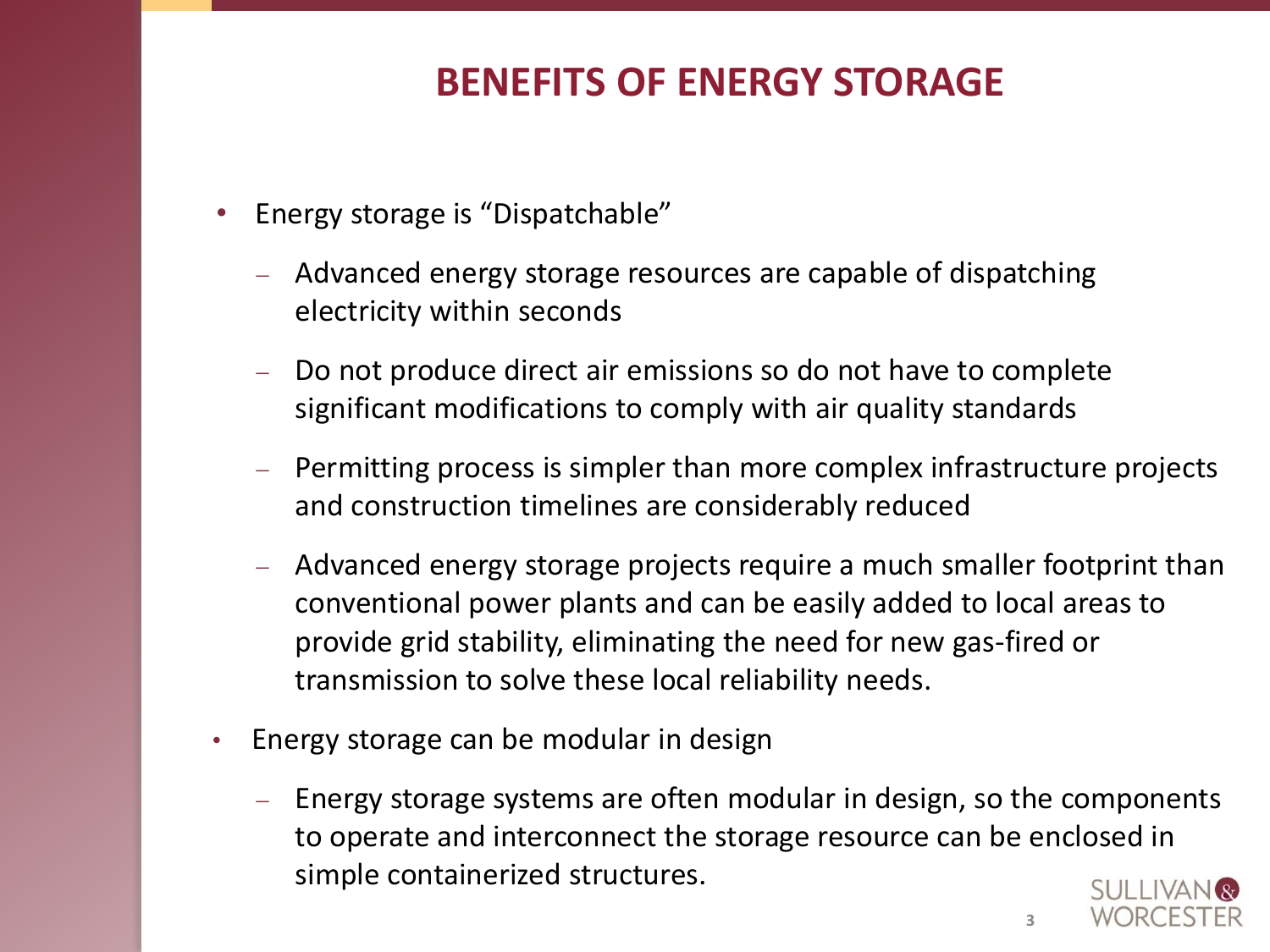#### <span id="page-3-0"></span>**Opportunities for Investors and Developers**

- Energy Storage is essential to the continued expansion of distributed energy resources.
- It is the key to balancing energy generation and consumption and thus maintaining grid stability.
- New renewable generation systems are increasingly likely to have energy storage built in
- Further expansion of energy storage capabilities is receiving increased regulatory support
- There is support for new incentives to attract investors and help developers
- For example, Massachusetts recently awarded grants totaling \$20 million to 26 projects for the purpose of further developing the State's energy storage market.

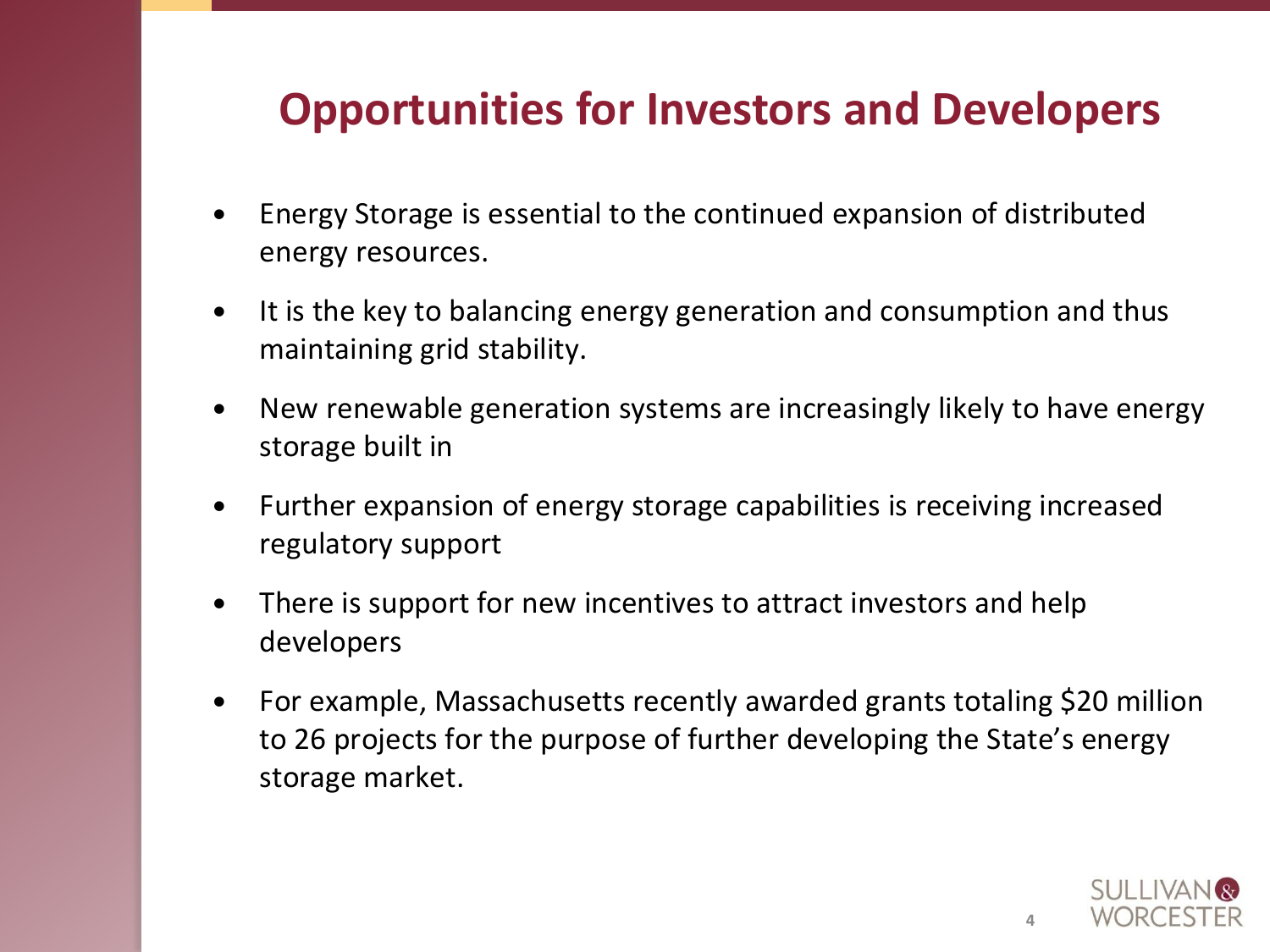# **Challenges**

- While the energy storage technologies are evolving rapidly, many market practices and regulatory standards have not begun adapting for the changes in structures and conventions that energy storage will require.
- Energy storage faces commercial obstacles, including building energy storage of sufficient scale and finding finances for nascent energy storage technologies.
- Another major category of significant obstacles includes regulatory barriers and market structures that have been slow to accommodate the new potential of energy storage.
- Markets must be structured in a way to allow these new technologies and approaches to provide grid management services.
- Energy storage can both inject and withdraw electricity from the grid, transcending traditional division of generation/transmission/distribution.
- U.S. rules on how to connect energy storage to the electricity grid are largely poorly defined and based on technologies that are marke[dly](#page-3-0)  different from energy storage. **5**

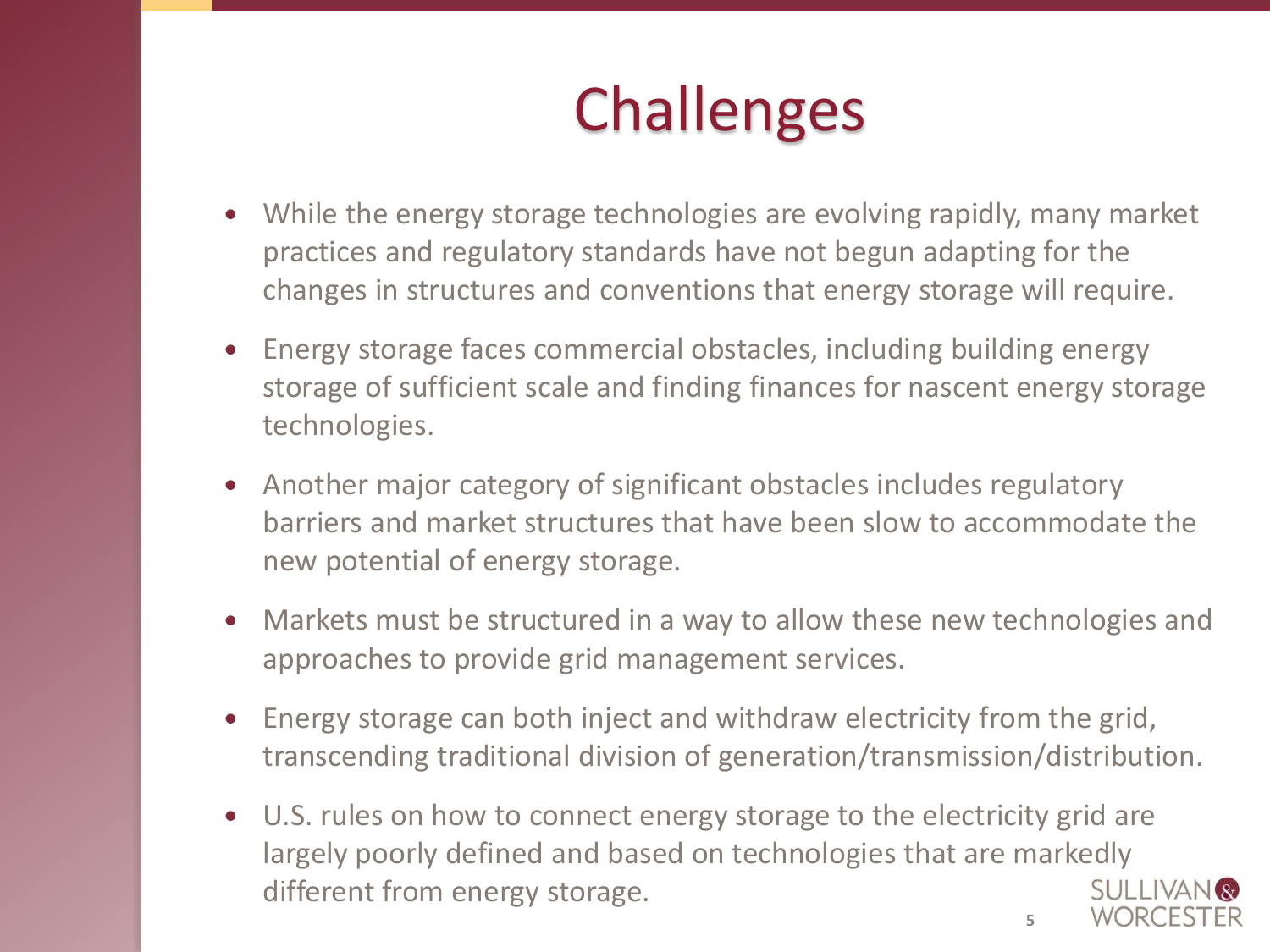### **Understanding Federal and Massachusetts Regulatory Framework**

#### Hydropower – Eligibility

- The applicant's facility must be licensed by the Federal Energy Regulatory Commission (FERC), have an order from FERC indicating that it is nonjurisdictional to FERC, or have a determination from FERC that it is a "qualifying conduit hydropower facility."
- Facilities must either be qualified for the **Massachusetts Renewable Energy** Portfolio Standard (MA RPS), or demonstrate a high likelihood of qualifying for the MA RPS, as further explained in the Commonwealth Hydropower solicitation. The Massachusetts Department of Energy Resources (DOER) is the agency that grants MA RPS qualification. Applications for MA RPS Class I and Class II (either or both of which may apply to a hydro facility) can be found here, on DOER's website: [MA RPS qualification applications](http://www.mass.gov/eea/energy-utilities-clean-tech/renewable-energy/rps-aps/rps-aps-sqa/). Class I applies to new facilities, Class II applies to existing facilities.

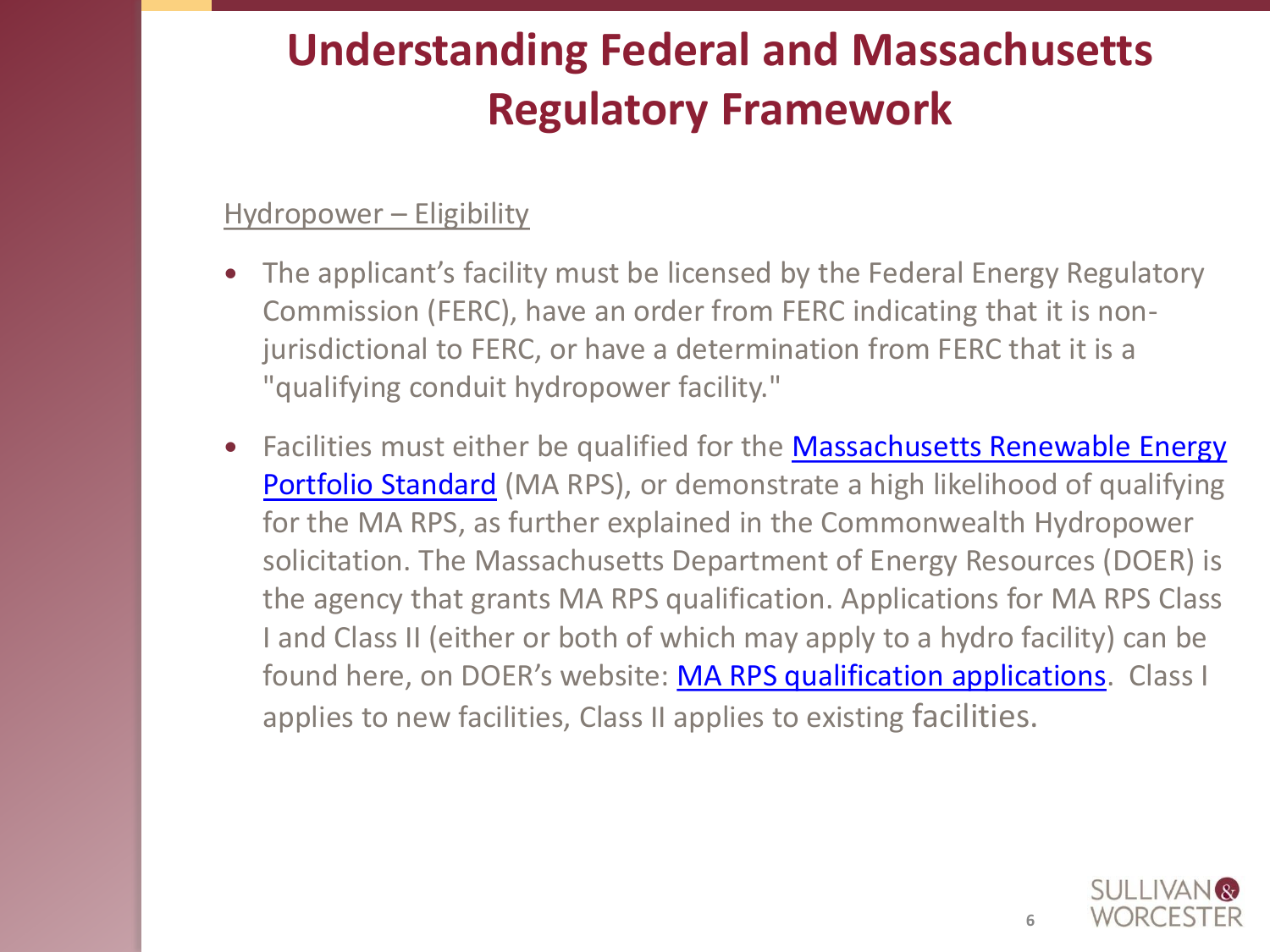#### **CURRENT FERC LICENSING EXEMPTIONS**

- **Small/Low Impact Hydropower Program** [https://www.ferc.gov/industries/hydropower/gen-info/licensing/small](https://www.ferc.gov/industries/hydropower/gen-info/licensing/small-low-impact.asp)low-impact.asp "Under the Federal Power Act (FPA), FERC regulates the nation's non-federal hydropower resources. FERC issues three types of development authorizations: conduit exemptions, 10-megawatt (MW) exemptions, and licenses".
- **5-Megawatt (MW) Exemption** Issued in perpetuity. Must be located at the site of an existing dam or use a natural water feature. Must propose increased capacity. The exemptee must own all lands and facilities other than federal lands to be eligible.
- **Conduit Exemption** Issued in perpetuity. Must use the potential of a conduit constructed primarily for non-hydropower purpose. The exemptee must own the proposed powerhouse and the lands upon which the powerhouse will be located. A conduit exemption may not use federal lands.

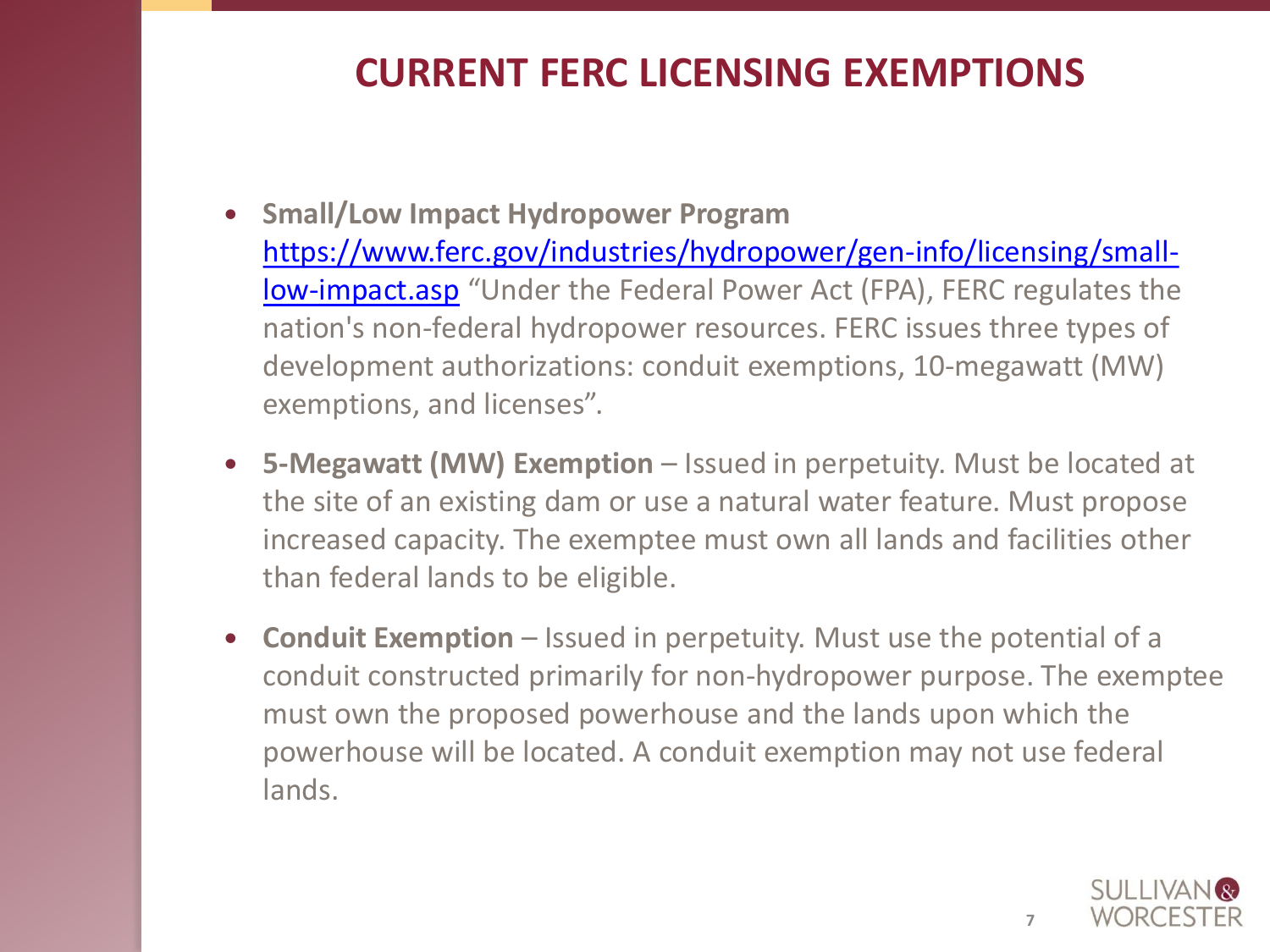### <span id="page-7-0"></span>**Recent Significant Proposed Rules and Policy Statements**

- In November 2016, FERC proposed to amend its regulations to remove barriers that prevented electric storage resources and distributed energy resources aggregators to participate in the capacity, energy and ancillary services markets operated by the six RTOs and ISOs subject to the FERC jurisdiction.
- In January 2017, FERC issued a policy statement to the effect that an electric storage resource may provide services at both cost-based (e.g., transmission) and market-based (generation) rates at the same time so long as (1) there is no double recovery of costs to the detriment of the cost-based ratepayers , (2) the potential for cost recovery through cost-based rates does not inappropriately suppress competitive prices in wholesale electric markets to the detriment of other competitors who do not receive such cost-based rate recovery; and (3) The level of control in the operations of the electric storage resource by an RTO/ISO do not jeopardize its independence from market participants
	- See also How FERC Is Streamlining Hydropower Licensing Nov. 17, 2017 as reflected in a late 2017 FERC Policy Statement at https://www.ferc.gov/whats-new/comm-meet/2017/101917/H-1.pdf 1

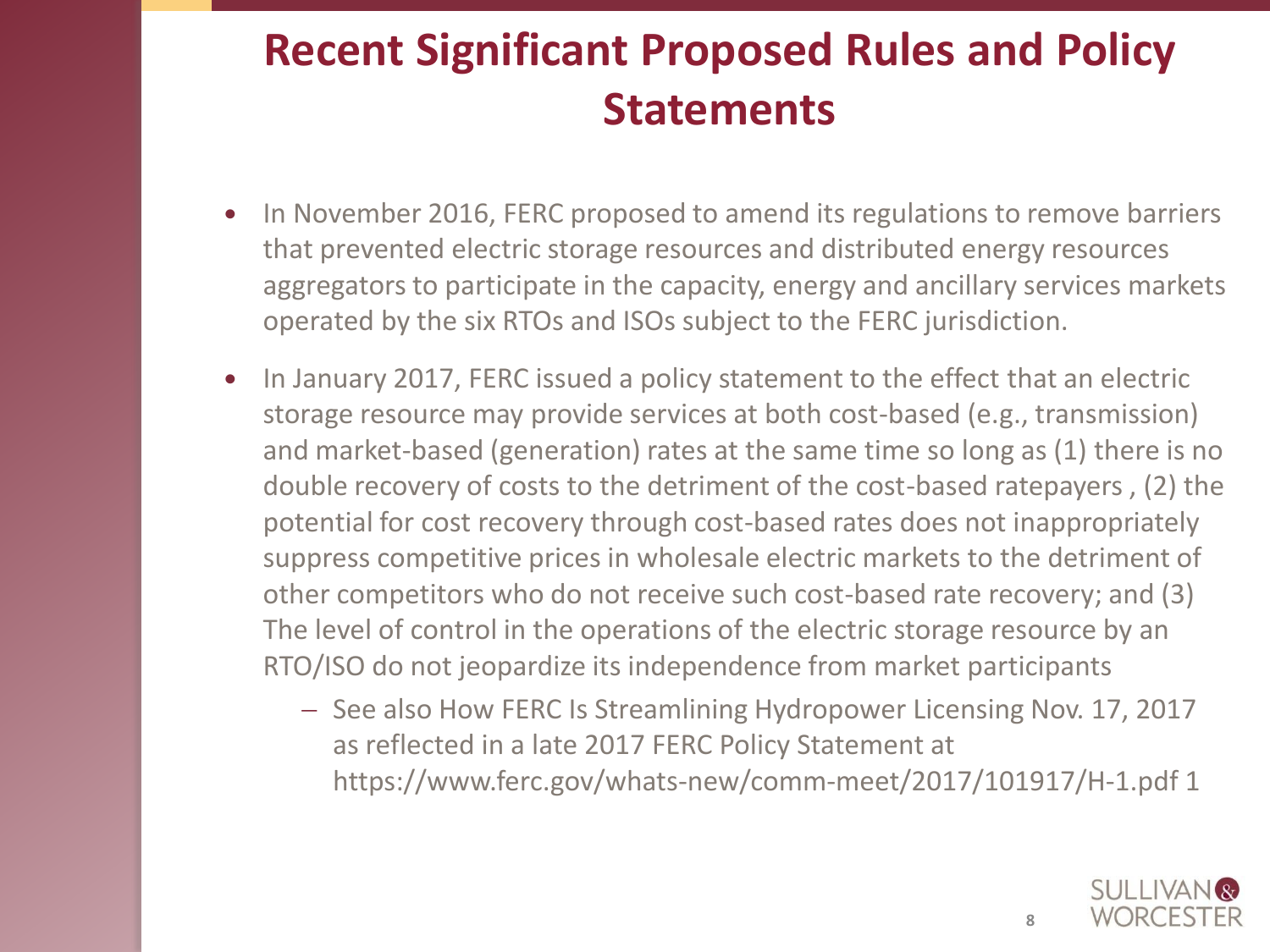### **Role of Regional Transmission Organizations/Independent System Operators**

- Most RTOs/ISOs have made efforts to allow energy storage resources to participate to some degree in their markets.
- Some RTOs/ISOs have added explicit language to their tariffs regarding energy storage's ability to participate in frequency response markets as a consequence of FERC's Order No. 755, but have not added explicit language addressing energy storage's participation in other capacity, energy and ancillary service markets.
- New capacity market rules in PJM and ISO-New England provide enhanced revenue streams for capacity resources that "clear," and significant penalties on capacity resources that fail to dispatch during emergencies or shortage events.
- ISO-NE recently issues a report entitled "How Energy Storage Can Participate in New England's Wholesale Electricity Markets" which acknowledges that if a battery system has sufficient storage capacity, solar energy can be charged around midday, at lower electric rates, an[d](#page-7-0)  discharged during peak evening hours, at higher rates.

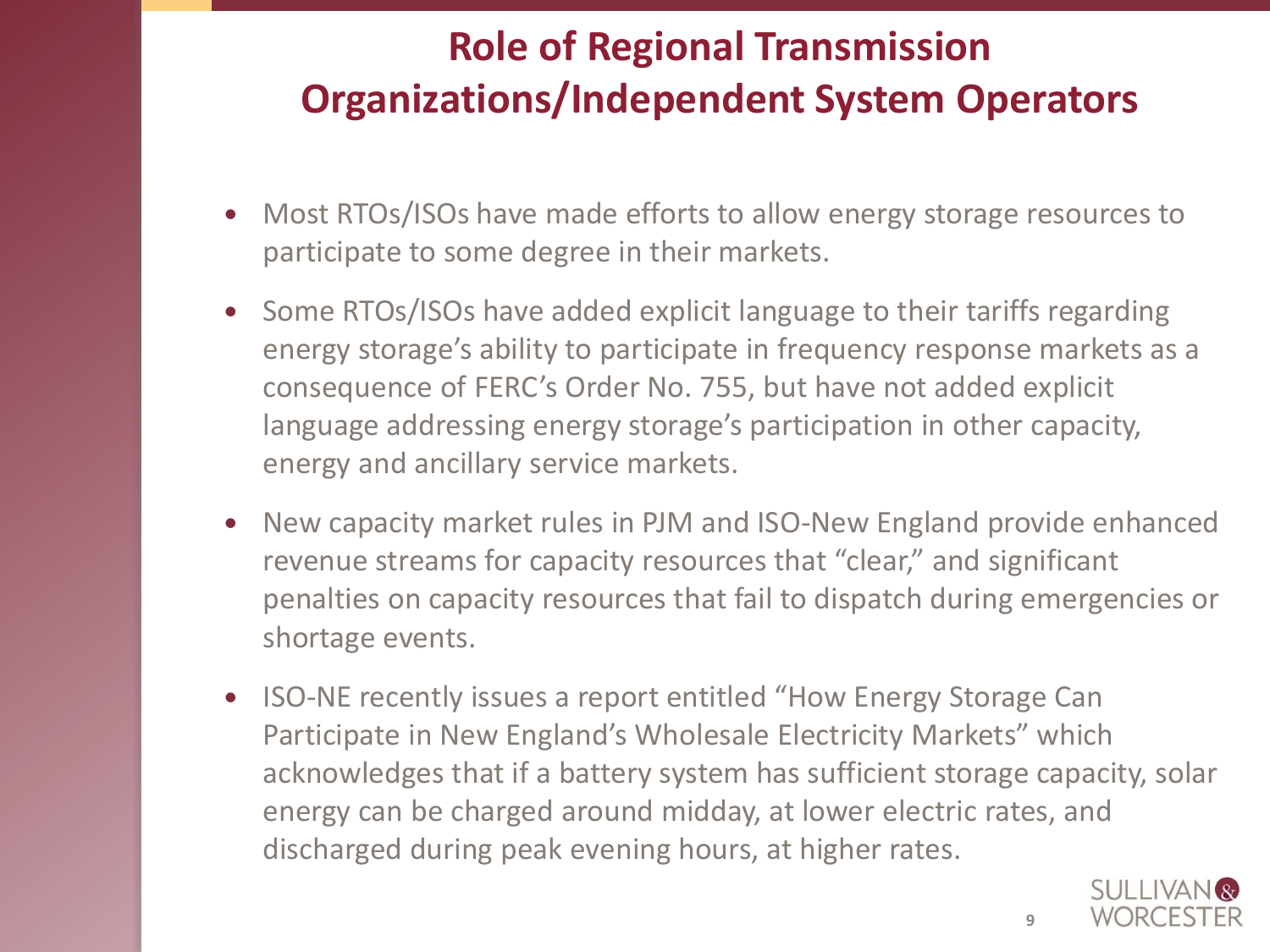#### **Financing Renewable Energy/Battery System Combos**

- Grant funding from the US-DOE
- Grant funding from states with Clean Energy Development Funds
- Federal investment tax credit that can be used to offset state and federal taxes due on other utility operations
- Sale of Renewable Energy Credits (RECs) to out-of-state entities to reduce the cost of generating renewable energy
- Assuming 10-15 year expected life of the batteries, the whole project can be written off in 10 to 15 years, which also reduces state and federal taxes
- Project could pay for itself in 5-6 years.

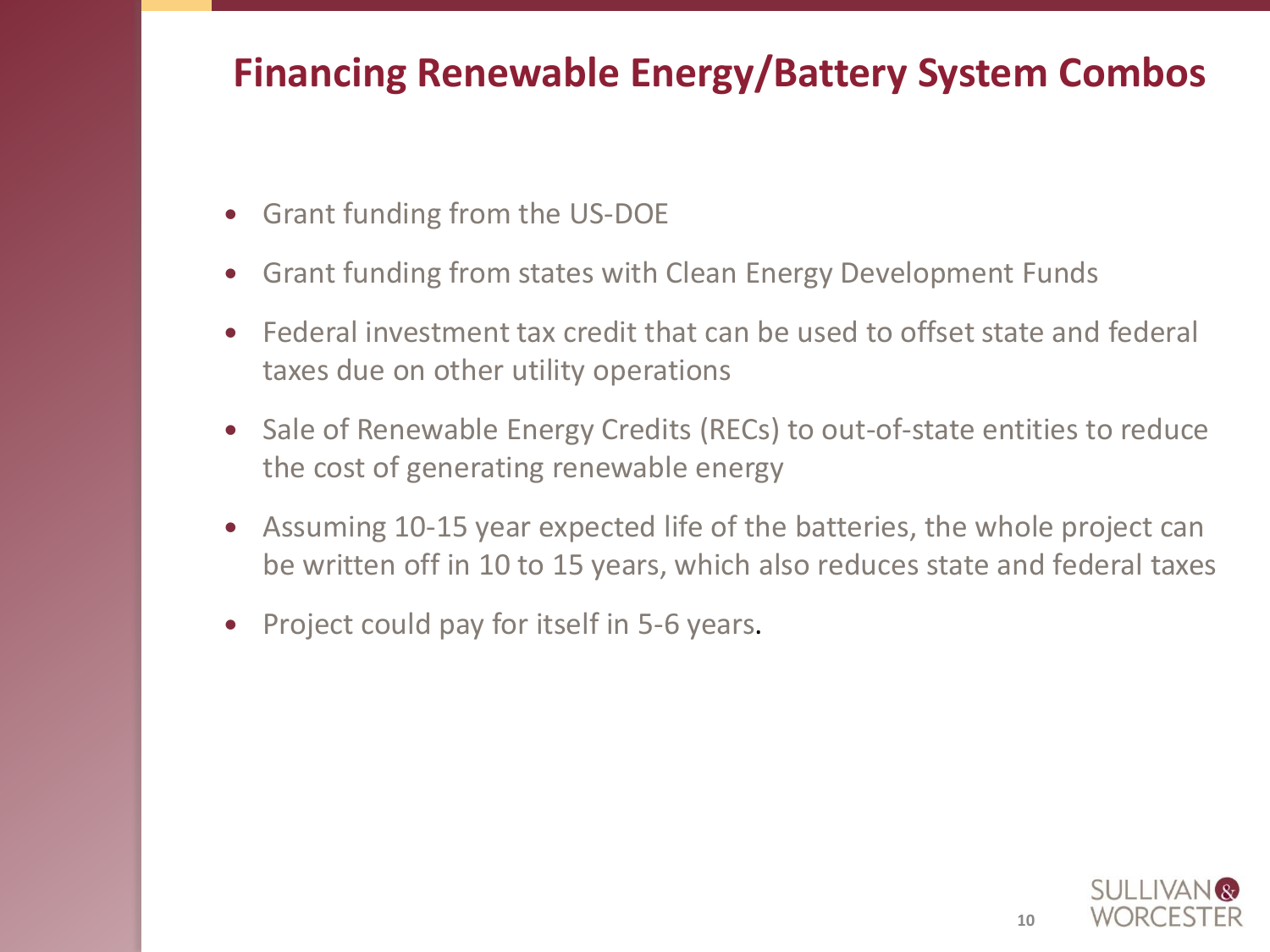### **Operational Details**

- Steady output (e.g., 1 mw spread over 3.4 hours during peak hours (5:00 p.m. to 9:00 p.m.) is required by ISO-NE upon penalty of being precluded form feeding into grid.
- The ISO-NE grid operator performs the accounting of the grid capacity costs and transmission costs. The utility pays the grid operator for its share of capacity costs (the money paid to power plant to make sure sufficient plant capacity is available during peak load periods.
- The utility's share of the capacity cost is based on its demand during one peak hour.
- The utility's share of the transmission cost is based on its demand during 12 monthly peak hours.

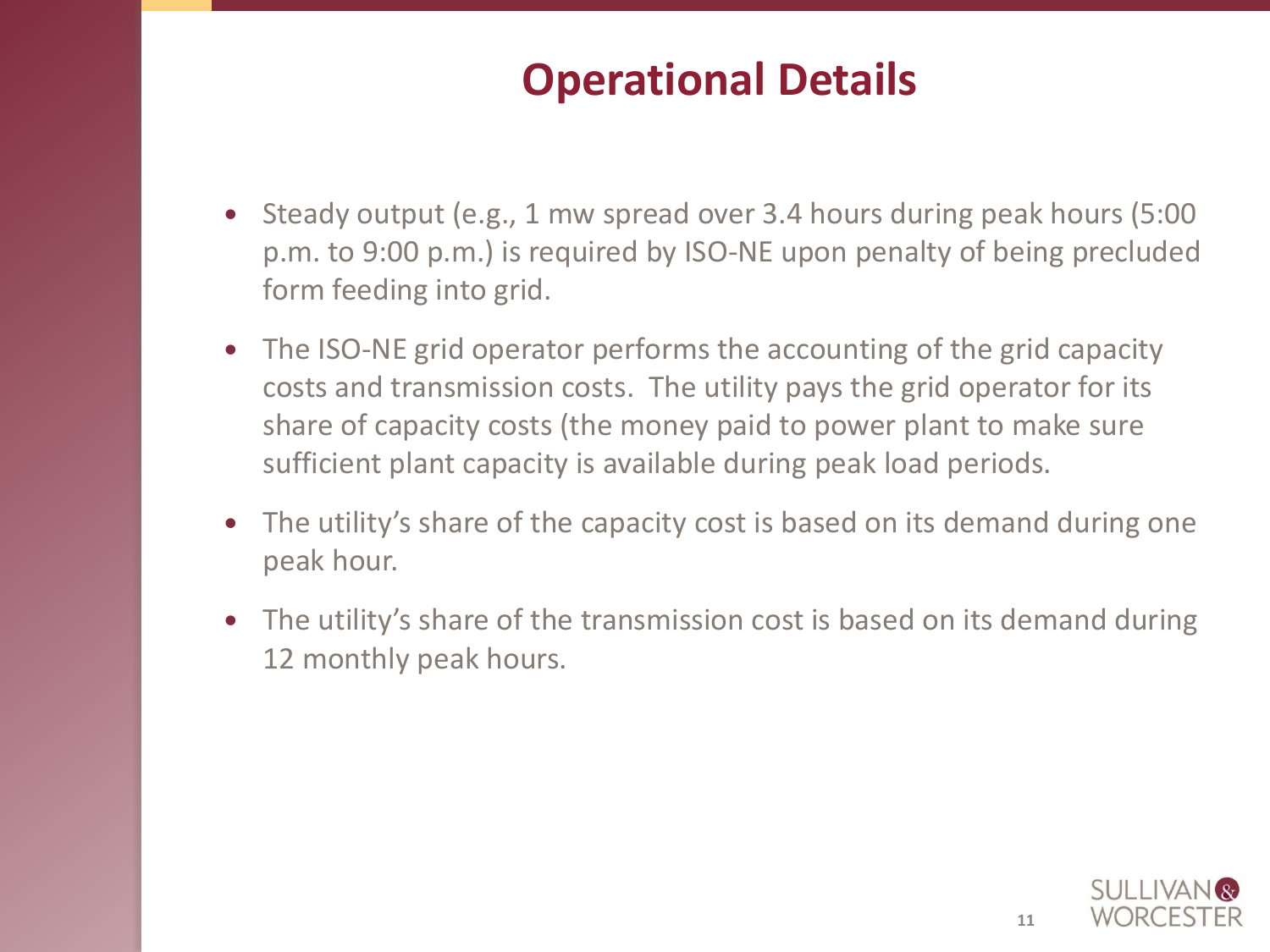## **Principal Drivers For Energy Storage Development**

- <span id="page-11-0"></span> FERC efforts to integrate electric storage projects into jurisdictional wholesale markets
- Market rules that enable advanced energy storage technologies to sell wholesale market service to the regional grid operator (e.g., PJM and CAISO have rules for advanced storage participation)
- State policies and programs that promote the use and development of new energy storage technologies in their state.
- New electricity storage technologies (in addition to batteries)
	- $-$  Fly wheels
	- Compressed air energy storage
	- Electrochemical capacitors that store electricity in an electrostatic charge
	- Thermal energy storage that uses either (1) heat sinks, or (2) electricity to freeze water into ice which can be used to provide air conditioning later.